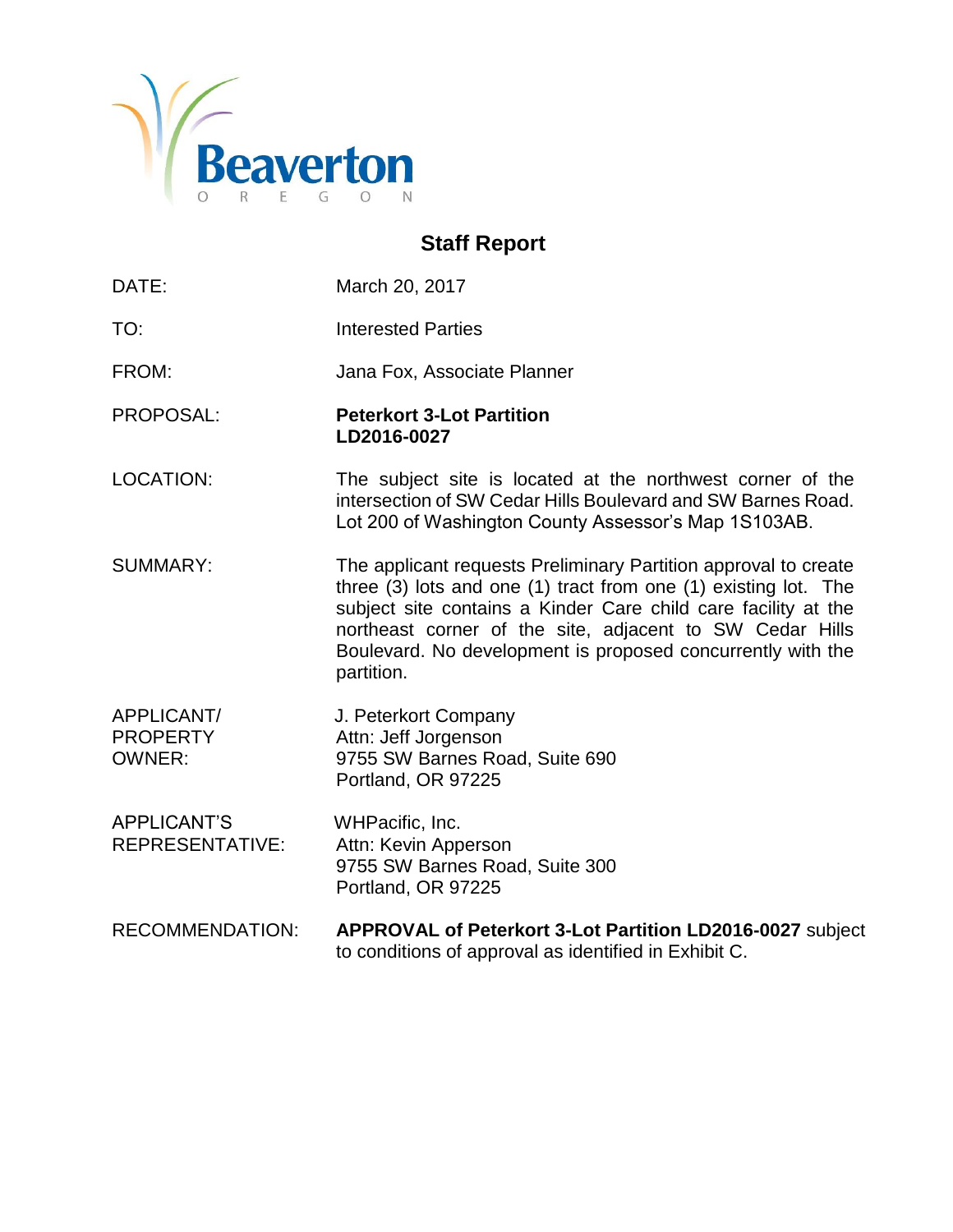## **BACKGROUND FACTS**

## **Key Application Dates**

| <b>Application</b> | <b>Submittal Date</b> | <b>Application Deemed</b><br><b>Complete</b> | <b>Day 120</b> |
|--------------------|-----------------------|----------------------------------------------|----------------|
| LD2016-0027        | November 16, 2017     | February 15, 2017                            | June 15, 2017  |

## **Existing Conditions Table**

| Zoning                            | R1-Urban Standard Density                                                                                                                                                               |                                                                                                                                          |  |
|-----------------------------------|-----------------------------------------------------------------------------------------------------------------------------------------------------------------------------------------|------------------------------------------------------------------------------------------------------------------------------------------|--|
| <b>Current</b>                    | Primarily Vacant with a Kinder Care located in the northeast corner of the                                                                                                              |                                                                                                                                          |  |
| <b>Development</b>                | site.                                                                                                                                                                                   |                                                                                                                                          |  |
| Site Size &<br>Location           | At the northwest corner of the intersection of SW Cedar Hills Boulevard and<br>SW Barnes Road. Lot 200 of Washington County Assessor's Map 1S103AB<br>and is approximately 20.38 acres. |                                                                                                                                          |  |
| <b>NAC</b>                        | <b>Central Beaverton</b>                                                                                                                                                                |                                                                                                                                          |  |
| <b>Surrounding</b><br><b>Uses</b> | Zoning:<br>North: R7<br>South: CC<br>East: R1, R2, R4, SC-S<br>West: SC-HDR                                                                                                             | Uses:<br>North: THPRD Park<br>South: Vacant<br><b>East:</b> Single Family, Multi-family, resource<br>area & vacant land.<br>West: Vacant |  |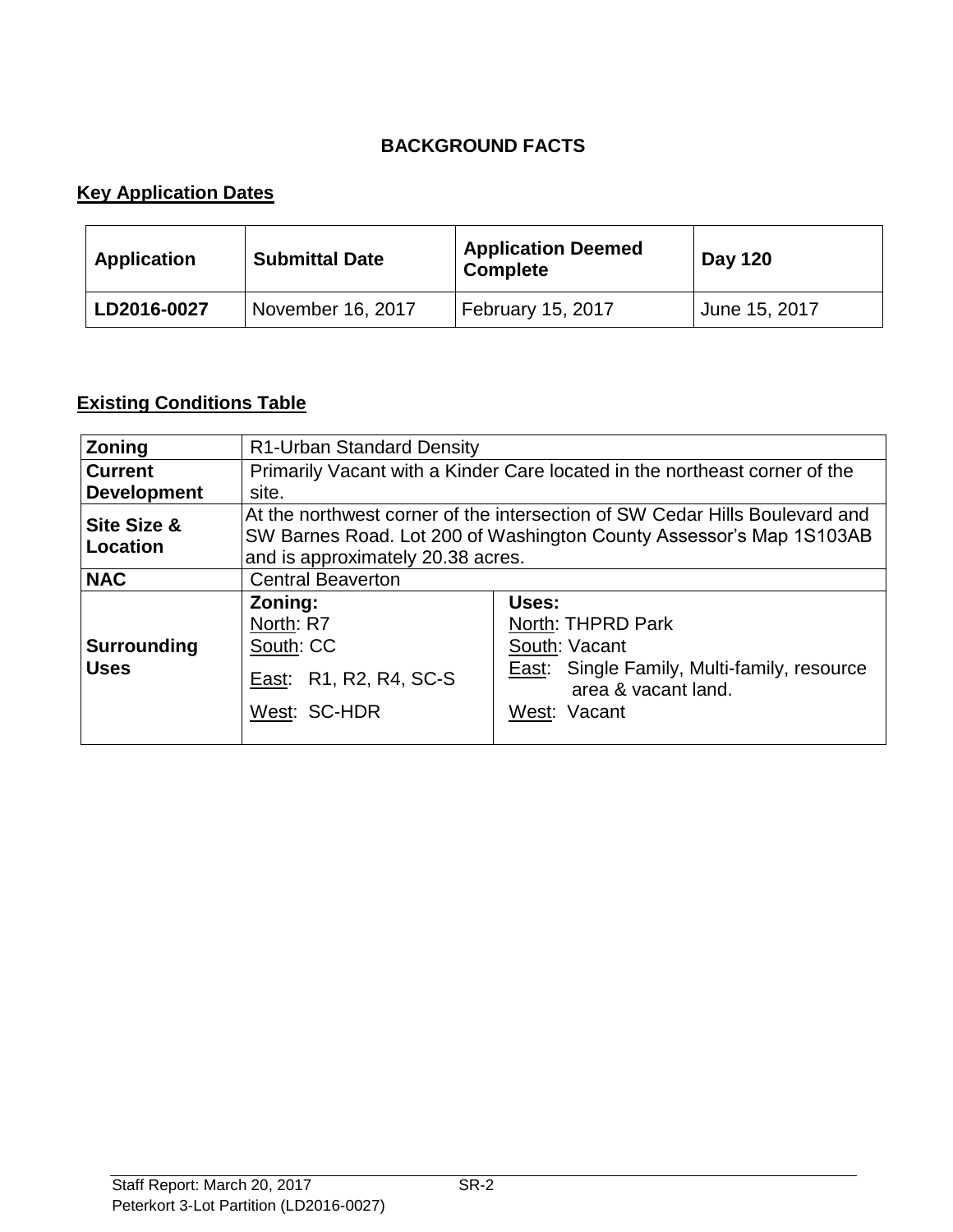## **DESCRIPTION OF APPLICATION AND TABLE OF CONTENTS**

| Attachment A: Facilities Review Committee Technical Review and<br><b>Recommendation Report</b> | Page No.<br>$FR1 - FR7$ |
|------------------------------------------------------------------------------------------------|-------------------------|
| Attachment B: LD2016-0019 Preliminary Partition                                                | LD1-LD4                 |
| <b>Attachment F: Conditions of Approval</b>                                                    | COA <sub>1</sub>        |

#### **Exhibits**

## **Exhibit 1. Materials submitted by Staff**

- Exhibit 1.1 Zoning Map (page SR-5 of this report)
- Exhibit 1.2 Aerial Map (page SR-6 of this report)

## **Exhibit 2. Public Comment**

No Comments Received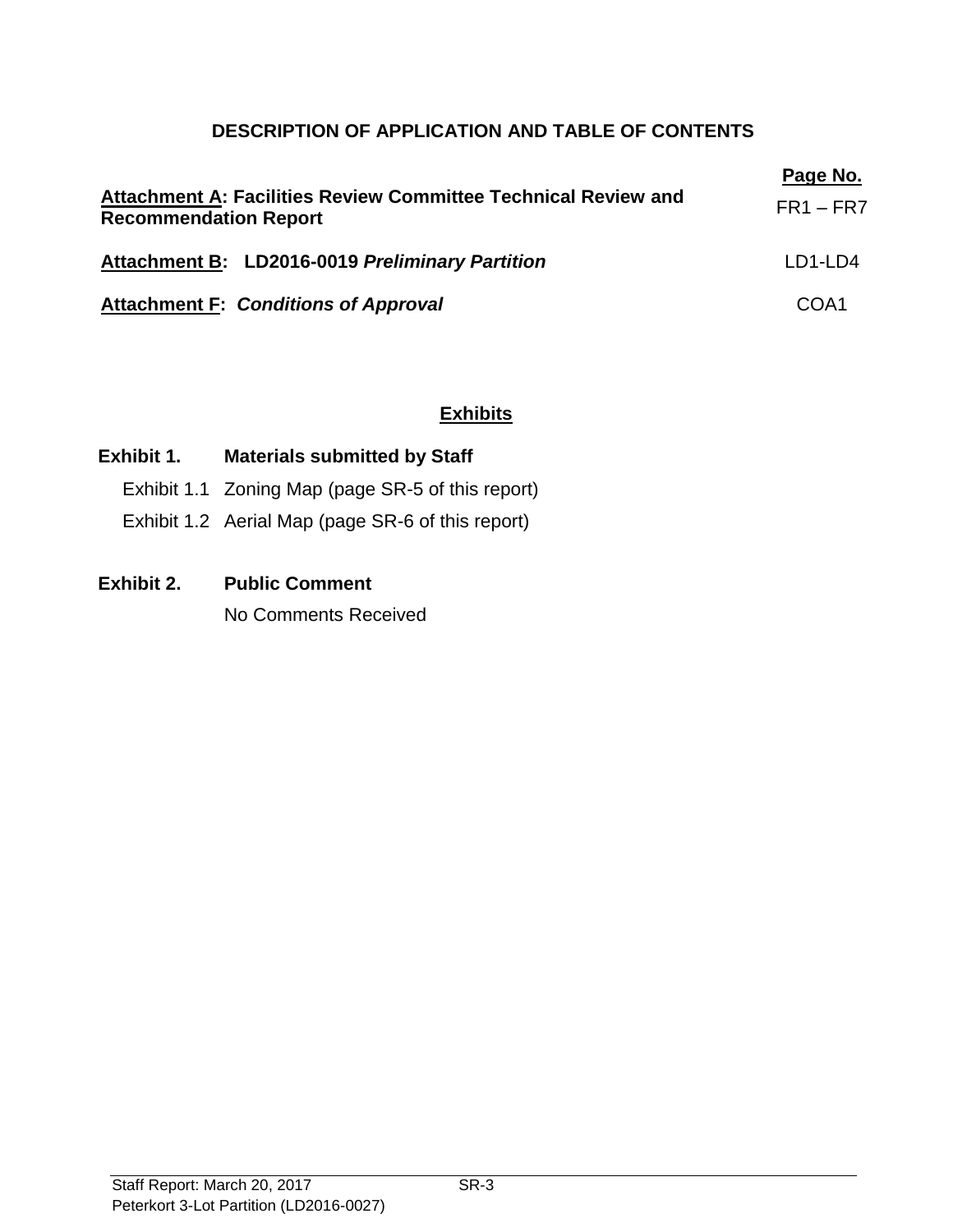## **Zoning Map**

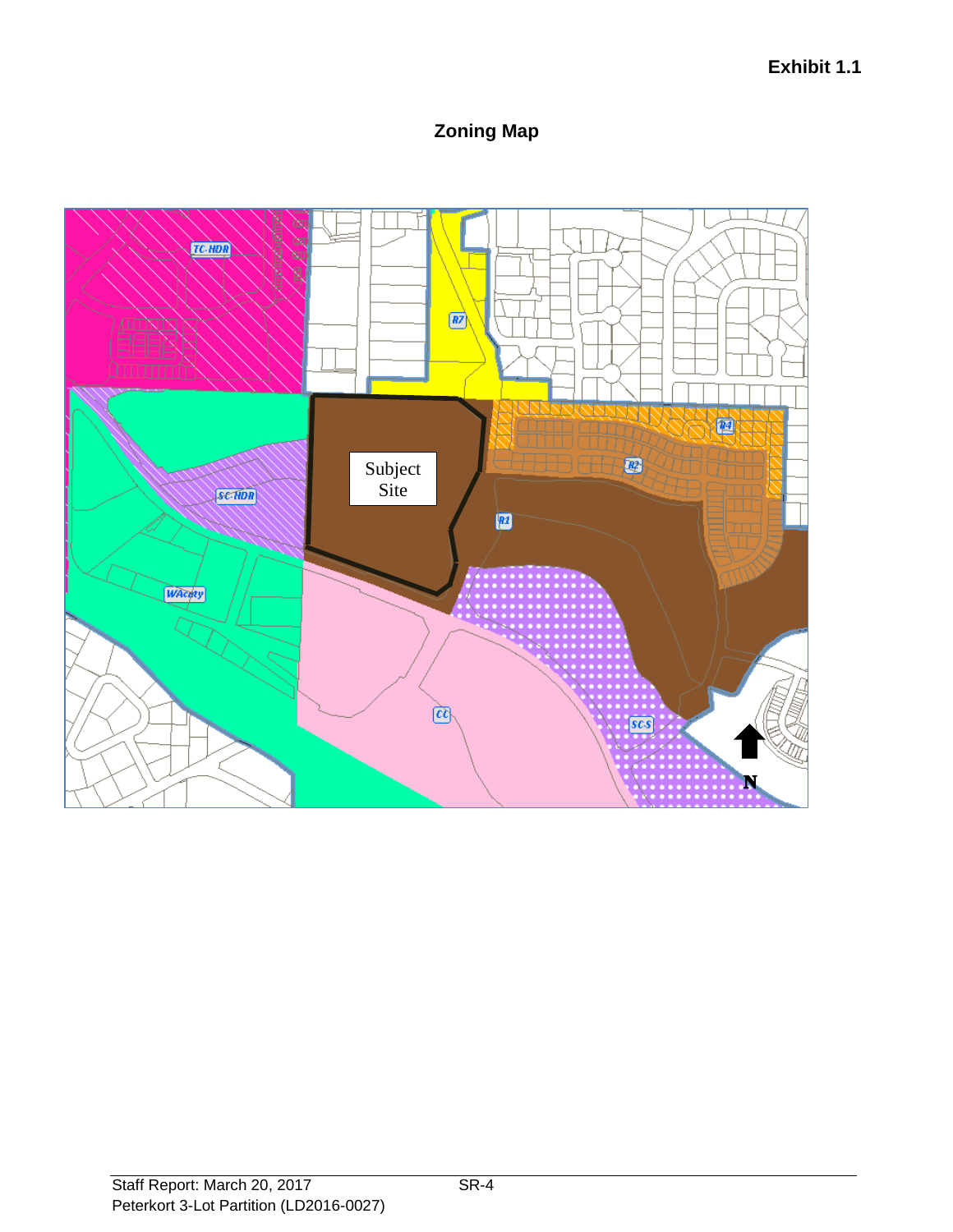## **Aerial View**

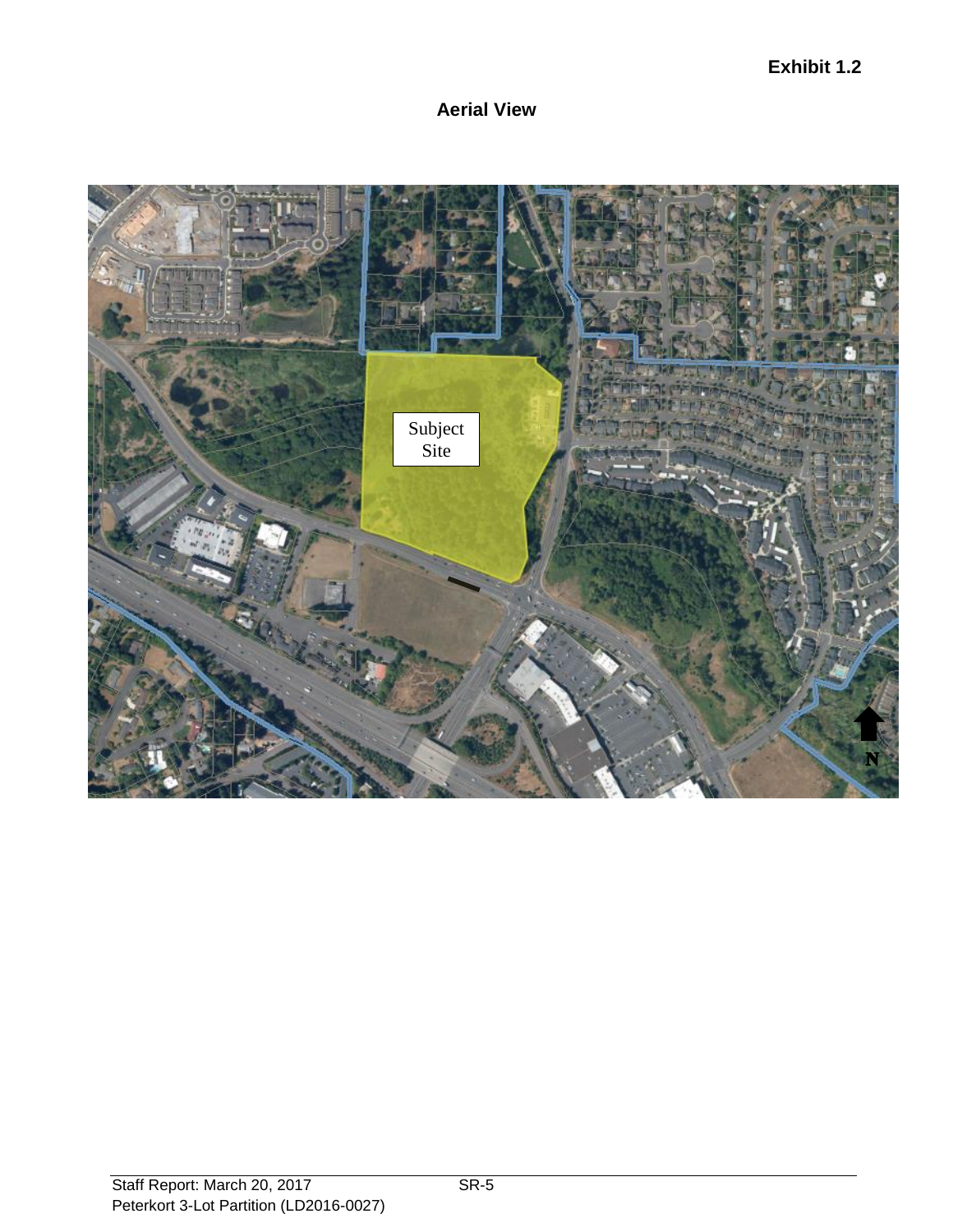## **FACILITIES REVIEW COMMITTEE TECHNICAL REVIEW AND RECOMMENDATIONS Peterkort 3-Lot Partition LD2016-0027**

## **Section 40.03 Facilities Review Committee:**

The Facilities Review Committee has conducted a technical review of the application in accordance with the criteria contained in Section 40.03 of the Development Code. The Committee's findings and recommended conditions of approval are provided to the decisionmaking authority. As they will appear in the Staff Report, the Facilities Review Conditions may be re-numbered and placed in different order.

The decision-making authority will determine whether the application as presented meets the Facilities Review approval criteria for the subject application and may choose to adopt, not adopt, or modify the Committee's findings, below.

**The Facilities Review Committee Criteria for Approval will be reviewed for all criteria that are applicable to the submitted applications as identified below:**

- **All twelve (12) criteria are applicable to the submitted Land Division (Preliminary Partition) application as submitted.**
- *A. All critical facilities and services related to the development have, or can be improved to have, adequate capacity to serve the proposal at the time of its completion.*

Chapter 90 of the Development Code defines "critical facilities" to be services that include public water, public sanitary sewer, storm water drainage and retention, transportation, and fire protection. The Committee finds that the proposal includes necessary on-site and offsite connections and improvements to public water, public sanitary sewer and storm water drainage facilities.

#### *Public Water*

Water service will be provided to the site by Tualatin Valley Water District (TVWD). Parcel 1 contains the Kinder Care which is already served by the TVWD water line located in Cedar Hills Boulevard. Parcels 2 and 3 can be served by existing water lines located in Cedar Hills Boulevard or Barnes Road, and extended to serve the site at the time of development. Adequate capacity exists to serve the proposed development.

#### *Public Sanitary Sewer*

Sanitary sewer service will be provided by the City of Beaverton. Parcel 1 is served by the existing18 inch sewer line that runs through the property. Parcels 2 and 3 can be served by the existing 8 inch public sewer line in an easement along the adjacent property to the west. Adequate capacity exists to serve the proposed development.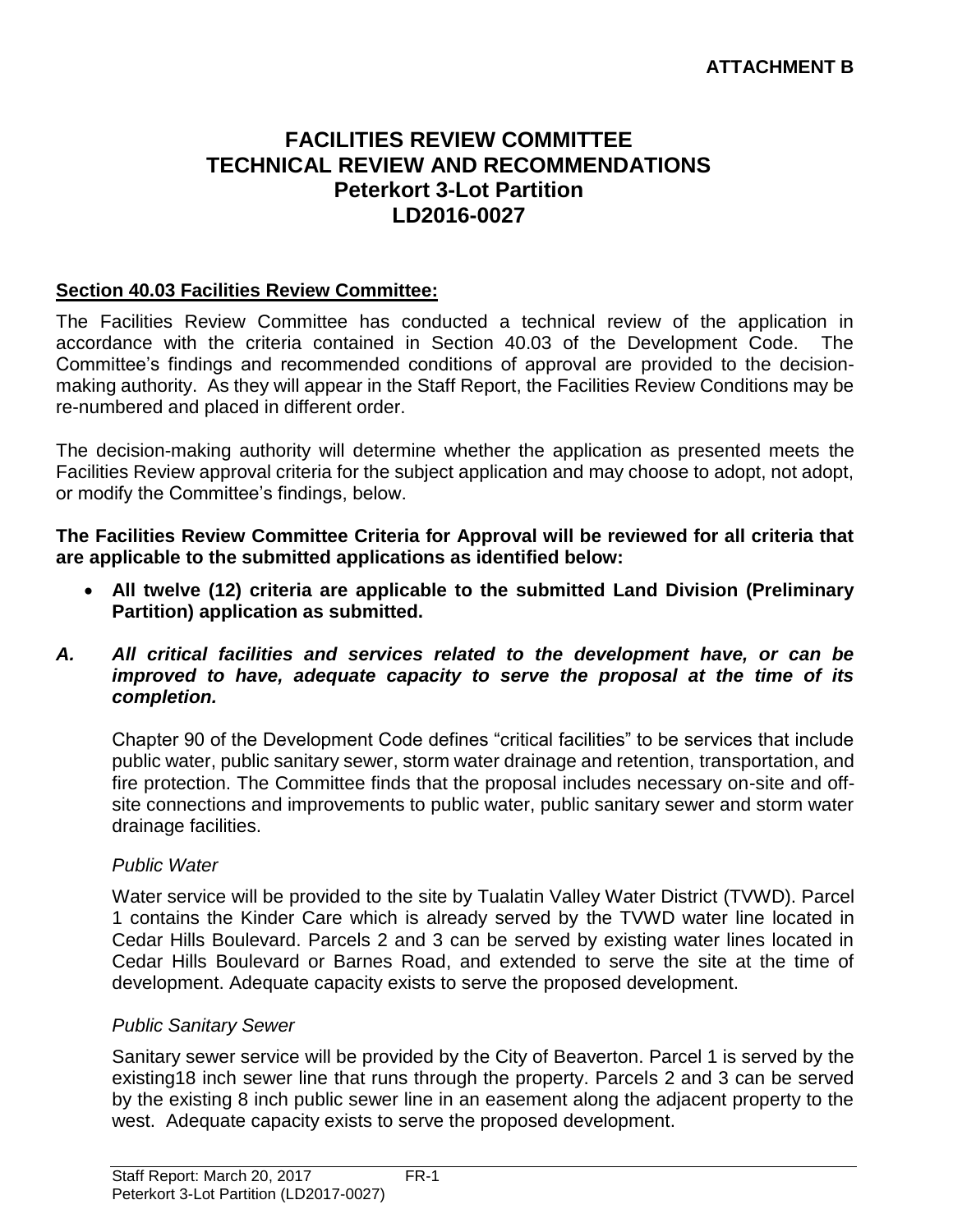## *Stormwater*

A Stormwater line is located in Cedar Hills Boulevard which serves Parcel 1. Parcels 2 and 3 are proposed to be served through the tract at the rear of the property. Adequate capacity exists to serve the proposed development.

## *Access*

Parcel 1 has existing access to Cedar Hills Boulevard. The Sunset Station and Barnes Road PUD (CU2013-0003) has identified and assumes a new street, 117<sup>th</sup> Avenue along the western boundary of the parent parcel to serve the site. As the access for Parcels 2 and 3 will be from this new street, Parcel 3 must provide an access easement for the benefit of Parcel 2 to provide access. A non-access reservation easement must be placed along the Barnes Road frontage in accordance with the approved Sunset Station and Barnes Road PUD. Dedication of additional right-of-way along Cedar Hills Boulevard and Barnes Road is required to meet ultimate street width to accommodate the planned facilities.

As no development is proposed with this application, no new trips are associated with this partition application and therefore a TIA (Traffic Impact Analysis) is not required at this time. Future development of the subject site may require a TIA.

## *Fire Protection*

Fire protection will be provided to the site by Tualatin Valley Fire and Rescue Department (TVF&R). TVF&R has no comments or conditions for this proposal.

The Committee finds that the proposed development will provide the required critical facilities, as conditioned. Therefore, the Committee finds the proposal meets the criterion for approval.

**FINDING: Therefore, the Committee finds that by meeting the conditions of approval, the proposal meets the criterion.** 

*B. Essential facilities and services are available, or can be made available, with adequate capacity to serve the development prior to occupancy. In lieu of providing essential facilities and services, a specific plan may be approved if it adequately demonstrates that essential facilities, services, or both will be provided to serve the proposed development within five years of occupancy.*

Chapter 90 of the Development Code defines "essential facilities" to be services that include schools, transit improvements, police protection, and pedestrian and bicycle facilities in the public right-of-way.

The applicant does not propose additional dwelling units at this time, therefore, the application was not forwarded to the Beaverton School District.

The site will be served by the Tualatin Hills Park and Recreation District (THPRD).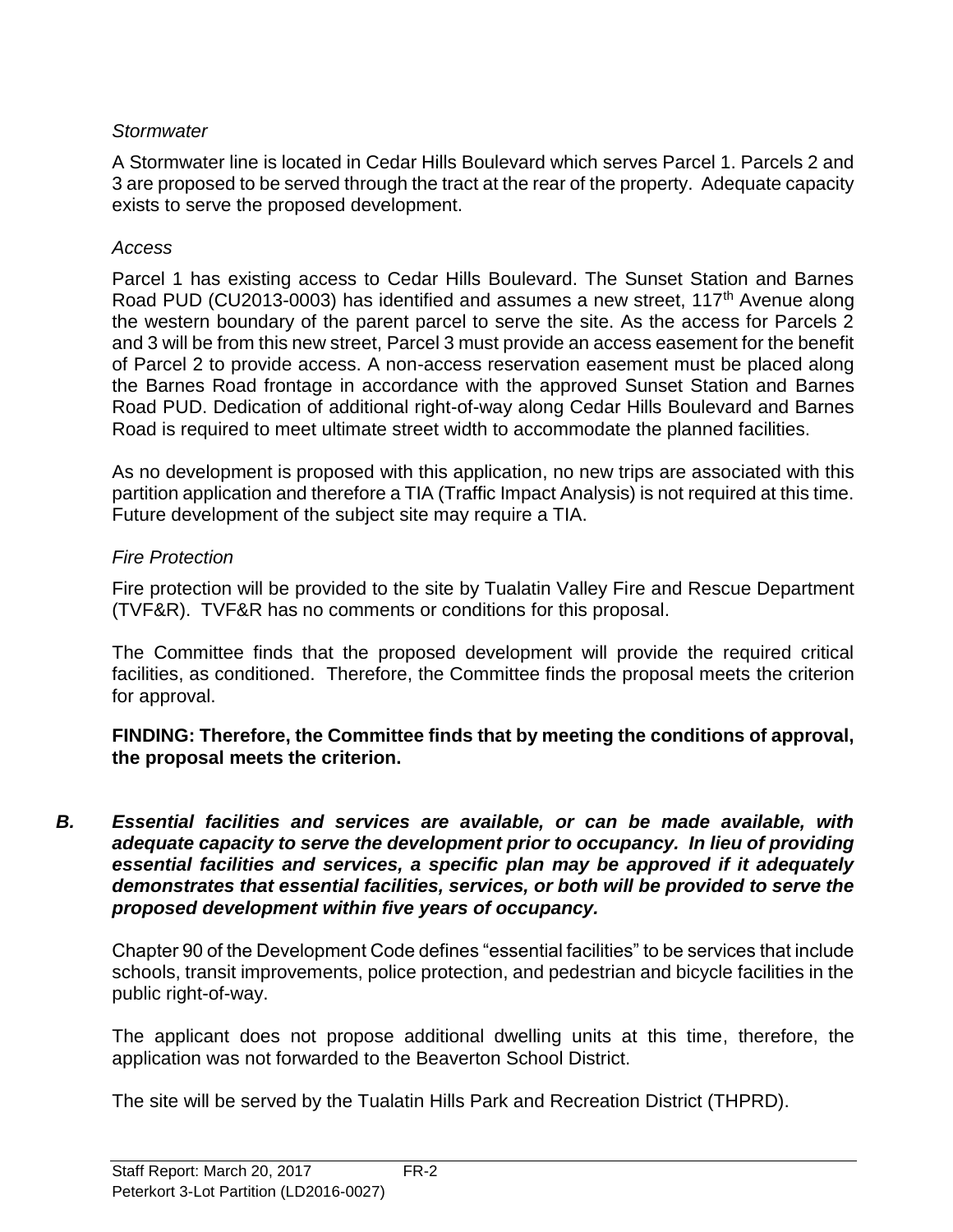Dedication of additional right-of-way along Barnes Road and Cedar Hills Boulevard is required to provide the necessary width for the ultimate planned facilities. The applicant will need to show the dedication at the time of final land division application.

The City of Beaverton Police will serve the development site.

## *Transit*

Tri-Met will serve the development site. The site is most directly served by the Numbers 20, 48, 50, and 62 bus lines. The number 62 bus line has a stop adjacent to the subject site along SW Barnes Road. The numbers 48 and 50 buses stop along Cedar Hills Boulevard at Celeste Lane, adjacent to the subject site. The number 20 bus line stops across the intersection of SW Cedar Hills Boulevard and SW Barnes Road from the subject site. All four bus lines serve the Sunset Transit Center which connects to multiple bus lines as well as Red and Blue line MAX trains.

**FINDING: Therefore, the Committee finds that by meeting the conditions of approval, the proposal meets the criterion.** 

*C. The proposal is consistent with all applicable provisions of Chapter 20 (Land Uses) unless the applicable provisions are modified by means of one or more applications which shall be already approved or which shall be considered concurrently with the subject proposal.*

Staff cites the Code Conformance Analysis chart at the end of this report, which evaluates the project as it relates the applicable Code requirements of Chapter 20 for the Urban High Density (R1) zone as applicable to the above mentioned criteria. As demonstrated on the chart, the development proposal meets all applicable standards of the R1 zone.

## **FINDING: Therefore, the Committee finds that the proposal meets the criterion.**

#### *D. The proposed development is consistent with all applicable provisions of Chapter 60 (Special Requirements) and all improvements, dedications, or both, as required by the applicable provisions of Chapter 60 (Special Requirements), are provided or can be provided in rough proportion to the identified impact(s) of the proposal.*

The Committee cites the Code Conformance Analysis chart at the end of this report, which evaluates the proposal as it relates the applicable Code requirements of Chapter 60, in response to the above mentioned criteria. Staff will provide findings for the applicable Land Division criteria within the applicable section of the staff report.

The applicant is not required to provide a Transportation Impact Analysis (TIA) as the proposed partition will not generate additional trips. No new transportation facilities or parking facilities are proposed with this application, outside the dedication of right-of-way for SW Barnes Road and SW Cedar Hills Boulevard.

## **FINDING: Therefore, the Committee finds that the proposal meets the criterion.**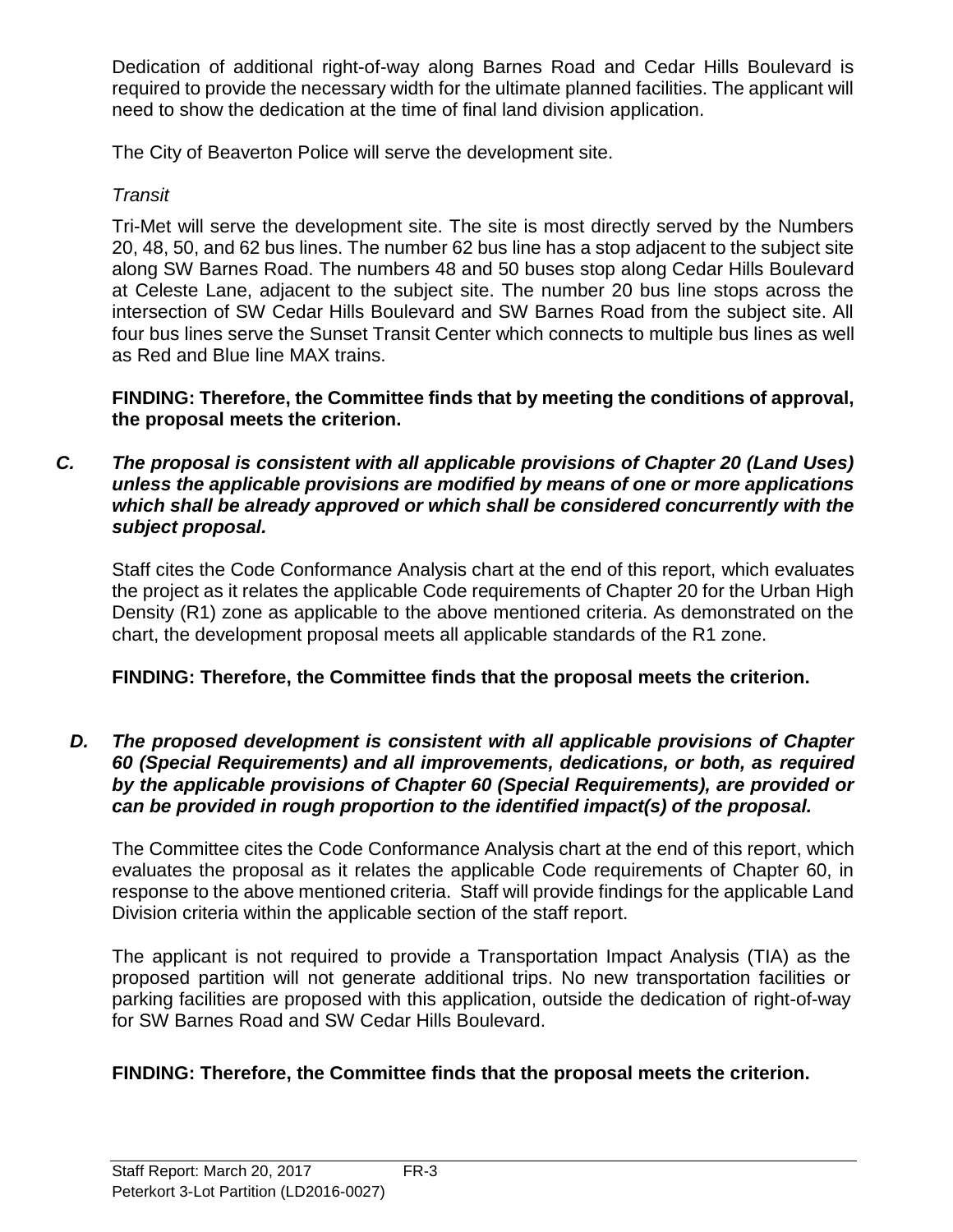*E. Adequate means are provided or can be provided to ensure continued periodic maintenance and necessary normal replacement of the following private common facilities and areas, as applicable: drainage ditches, roads and other improved rights-of-way, structures, recreation facilities, landscaping, fill and excavation areas, screening and fencing, ground cover, garbage and recycling storage areas and other facilities not subject to maintenance by the City or other public agency.*

The applicant states that the proposal will create three (3) lots and one (1) resource tract. Street frontage and utility provisions will be addressed at the time of future development. The property owner will remain responsible for the maintenance of all on-site facilities until such time as the created lots are conveyed to a future developer. At this time no private common facilities are proposed.

## **FINDING: Therefore, the Committee finds that the proposal meets the criterion.**

#### *F. There are safe and efficient vehicular and pedestrian circulation patterns within the boundaries of the development.*

The applicant does not propose any vehicular or pedestrian facilities within the boundaries of the development. Future development of the site will have to address this criterion.

**FINDING: Therefore, the Committee finds that the criterion is not applicable.** 

#### *G. The development's on-site vehicular and pedestrian circulation systems connect to the surrounding circulation systems in a safe, efficient, and direct manner.*

The application does not propose modifications to existing vehicular and pedestrian circulation patterns. Subsequent development of the site will have to address this criterion.

**FINDING: Therefore, the Committee finds that the criterion is not applicable.** 

#### *H. Structures and public facilities serving the development site are designed in accordance with adopted City codes and standards and provide adequate fire protection, including, but not limited to, fire flow.*

The applicant does not proposed any structures or new public facilities. Future development of the site will be required to comply with this criterion.

## **FINDING: Therefore, the Committee finds that the criterion is not applicable.**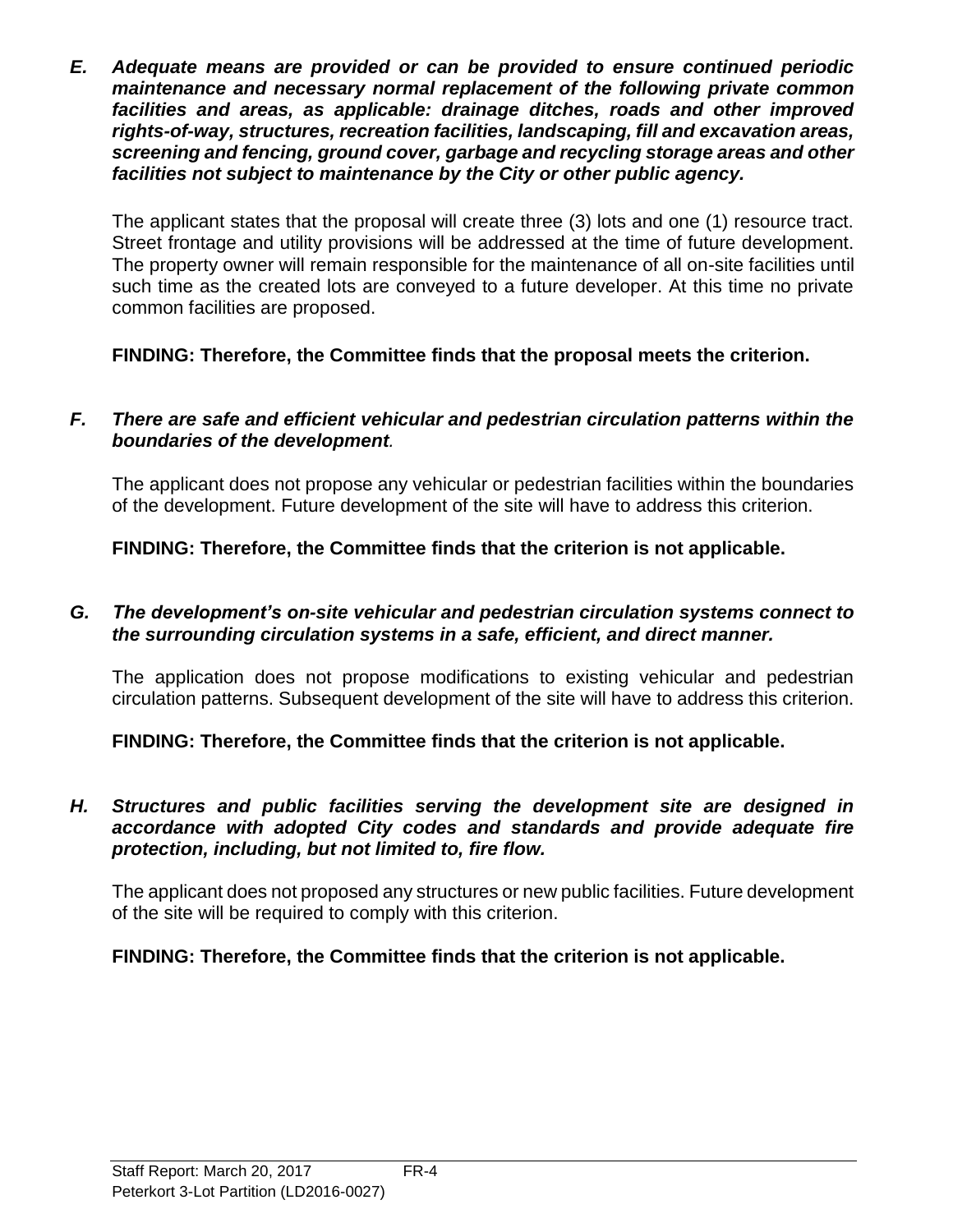*I. Structures and public facilities serving the development site are designed in accordance with adopted City codes and standards and provide adequate protection from hazardous conditions due to inadequate, substandard or ill-designed development.*

The applicant does not proposed any structures or new public facilities. Future development of the site will be required to comply with this criterion.

## **FINDING: Therefore, the Committee finds that the criterion is not applicable.**

*J. Grading and contouring of the development site is designed to accommodate the proposed use and to mitigate adverse effect(s) on neighboring properties, public right-of-way, surface drainage, water storage facilities, and the public storm drainage system.*

No grading is proposed with this partition.

**FINDING: Therefore, the Committee finds that the criterion is not applicable.**

#### *K. Access and facilities for physically handicapped people are incorporated into the development site and building design, with particular attention to providing continuous, uninterrupted access routes.*

The applicant will be required to meet all applicable accessibility standards of the International Building Code, Fire Code and other standards as required by the American Disabilities Act (ADA) with future development. No physical changes are proposed with this partition application.

**FINDING: Therefore, the Committee finds that the criterion is not applicable.**

#### *L. The proposal contains all applicable application submittal requirements as specified in Section 50.25.1 of the Development Code.*

The applicant submitted the land use applications on November 16, 2016 and was deemed complete on February 15, 2017. In review of the materials during the application review process, the Committee finds that all applicable application submittal requirements, as identified in Section 50.25.1 are contained within this proposal.

#### **FINDING: Therefore, the Committee finds the proposal meets the criterion for approval.**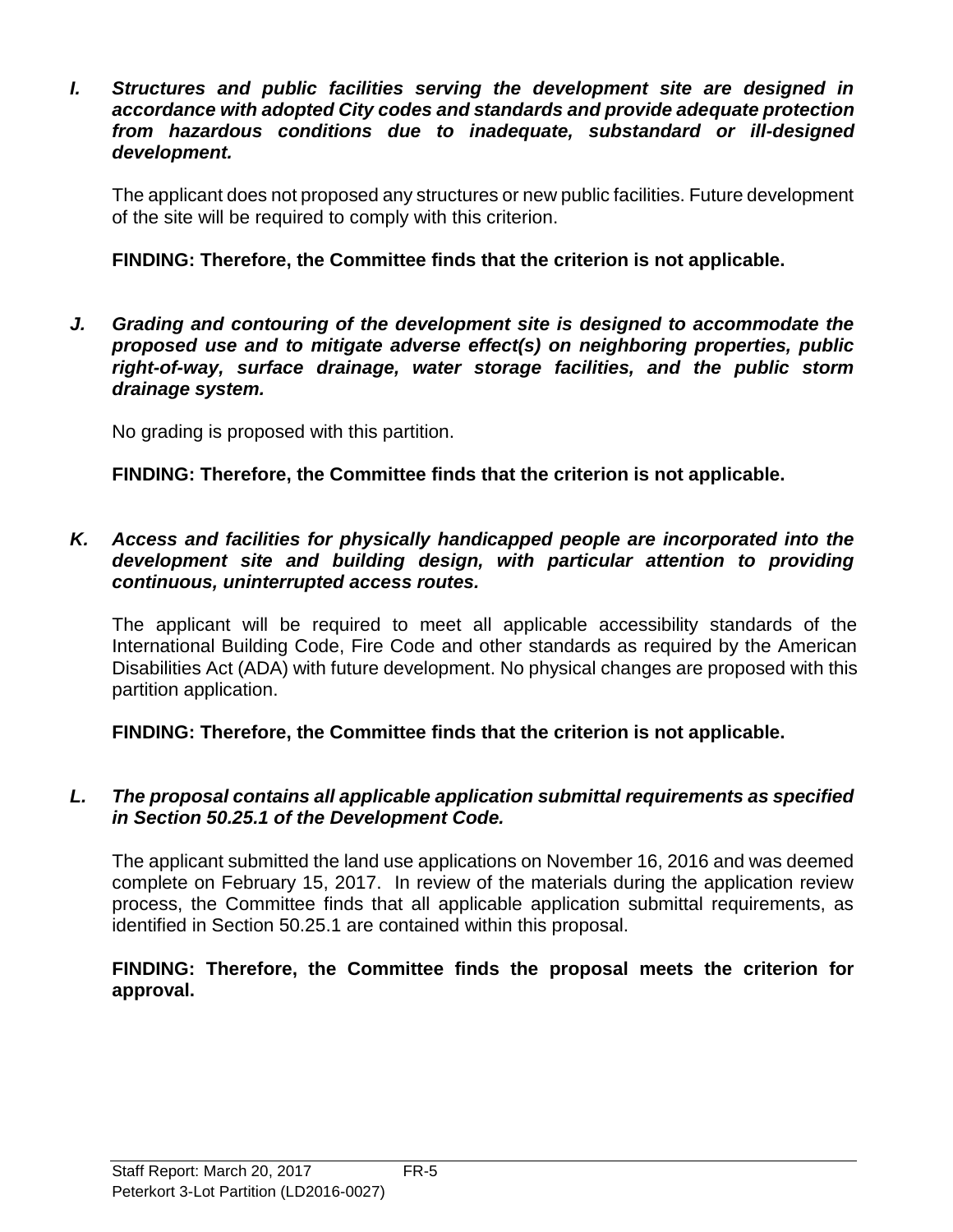## **Code Conformance Analysis Chapter 20 Use and Site Development Requirements Urban High Density (R1) Zoning District**

| <b>CODE STANDARD</b>                               | <b>CODE REQUIREMENT</b>                 | <b>PROJECT PROPOSAL</b>                                                              | <b>MEETS</b><br>CODE? |
|----------------------------------------------------|-----------------------------------------|--------------------------------------------------------------------------------------|-----------------------|
|                                                    | Development Code Section 20.05.20 (R1)  |                                                                                      |                       |
| Use                                                | No Uses Proposed                        | No Uses Proposed                                                                     | N/A                   |
|                                                    | Development Code Section 20.05.15 (R1)  |                                                                                      |                       |
| Minimum Lot Area                                   | 1000 sq. ft.                            | 83,635 sq. ft. Parcel 1<br>257,875 sq. ft. Parcel 2<br>180,338 sq. ft. Parcel 3      | <b>Yes</b>            |
| Minimum Corner Lot<br>Dimensions<br>Width<br>Depth | 14 ft. interior / 20 ft. corner<br>none | <b>Width</b><br>515 sq. ft. Parcel 1<br>379 sq. ft. Parcel 2<br>421 sq. ft. Parcel 3 | Yes                   |
| Yard<br><b>Setbacks</b><br>Front<br>Side<br>Rear   | 10'<br>0' or 5' or 10'<br>15'           | No structures are proposed at<br>this time.                                          | N/A                   |
| Maximum Building<br>Height                         | 60 feet                                 | No structures are proposed at<br>this time.                                          | N/A                   |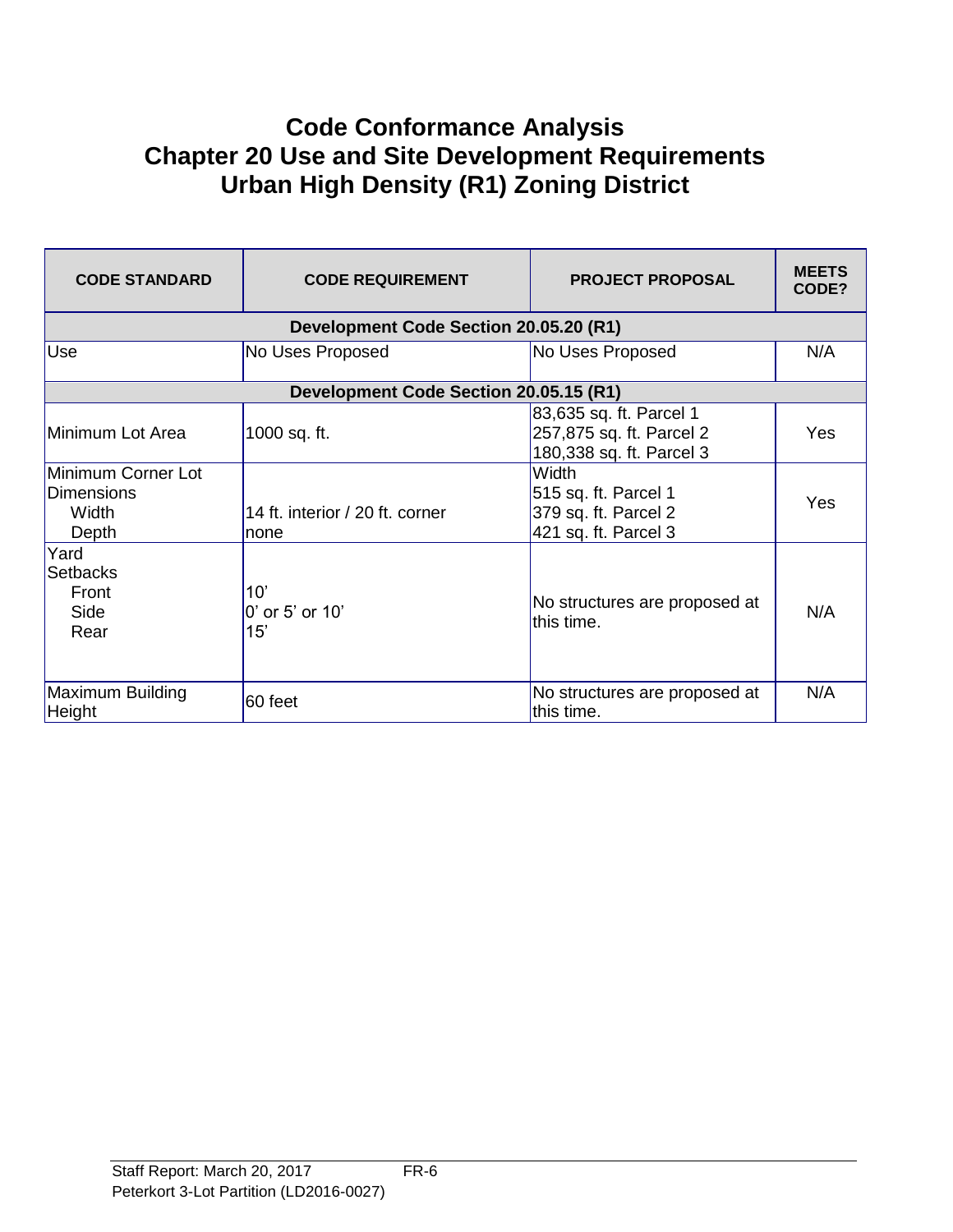# **Chapter 60 Special Requirements**

| <b>CODE</b><br><b>STANDARD</b>                                                           | <b>CODE REQUIREMENT</b>                                                                                                                                                                            | <b>PROJECT PROPOSAL</b>                                                       | <b>MEETS</b><br>CODE?            |
|------------------------------------------------------------------------------------------|----------------------------------------------------------------------------------------------------------------------------------------------------------------------------------------------------|-------------------------------------------------------------------------------|----------------------------------|
|                                                                                          | <b>Development Code Section 60.05</b>                                                                                                                                                              |                                                                               |                                  |
| Design Review Principles,<br>Standards, and<br><b>Guidelines</b>                         | Requirements for new development<br>and redevelopment.                                                                                                                                             | No development is proposed with<br>the partition application.                 | N/A                              |
|                                                                                          | <b>Development Code Section 60.12</b>                                                                                                                                                              |                                                                               |                                  |
| <b>Habitat Friendly and Low</b><br><b>Impact Development</b><br><b>Practices</b>         | Optional program offering various<br>credits available for use of specific<br>Habitat Friendly or Low Impact<br>Development techniques.                                                            | No Habitat Friendly or Low<br>Impact Development techniques<br>proposed.      | N/A                              |
|                                                                                          | Development Code Section 60.15 - Land Division Standards                                                                                                                                           |                                                                               |                                  |
| <b>Land Division Standards</b>                                                           | Standards pertaining to Land<br><b>Divisions</b>                                                                                                                                                   | A Land Division-Preliminary<br>Partition application has been<br>applied for. | <b>See LD</b><br><b>Findings</b> |
|                                                                                          | Development Code Section 60.30 - Off-Street Parking                                                                                                                                                |                                                                               |                                  |
| Off-street motor<br>vehicle parking<br>Parking Zone A<br><b>Required Bicycle Parking</b> | Parking standards for development.                                                                                                                                                                 | No development is proposed with<br>the partition application.                 | N/A                              |
| <b>Development Code Section 60.55 - Transportation</b>                                   |                                                                                                                                                                                                    |                                                                               |                                  |
| <b>Transportation Facilities</b>                                                         | Regulations pertaining to the<br>construction or reconstruction of<br>transportation facilities.                                                                                                   | <b>Refer to Facilities Review</b><br>Committee findings herein.               | <b>Yes-with</b><br><b>COA</b>    |
| <b>Development Code Section 60.60</b>                                                    |                                                                                                                                                                                                    |                                                                               |                                  |
| <b>Trees &amp; Vegetation</b>                                                            | Regulations pertaining to the<br>removal and preservation of trees.                                                                                                                                | No trees are proposed to be<br>removed with this partition<br>application.    | N/A                              |
| <b>Development Code Section 60.65</b>                                                    |                                                                                                                                                                                                    |                                                                               |                                  |
| <b>Utility Undergrounding</b>                                                            | All existing overhead utilities and any<br>new utility service lines within the<br>project and along any existing<br>frontage, except high voltage lines<br>(>57kV) must be placed<br>underground. | No development is proposed with<br>the partition application.                 | N/A                              |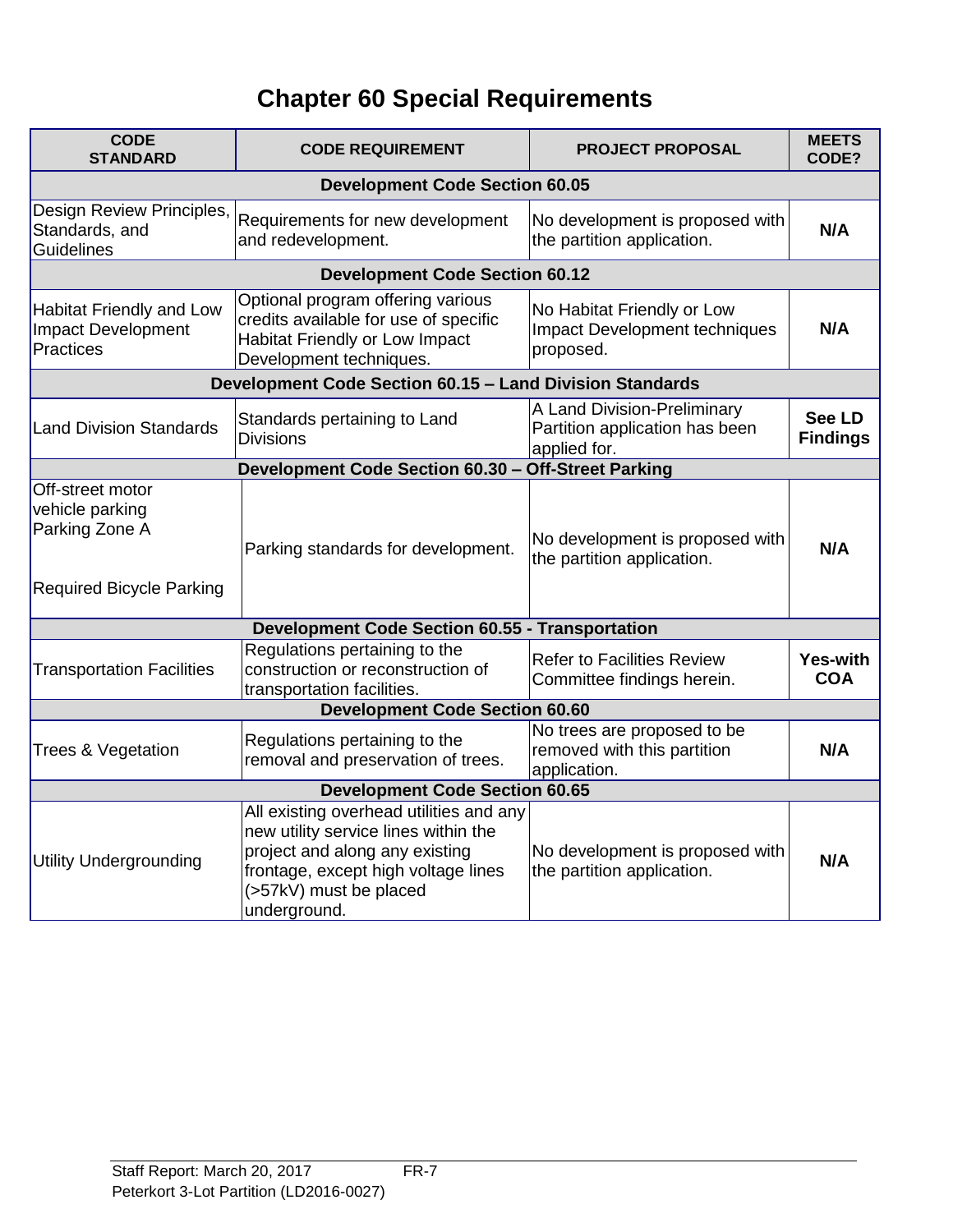#### **LD2016-0027 ANALYSIS AND FINDINGS FOR PRELIMINARY PARTITION**

#### **Section 40.45.05 Land Division Applications; Purpose**

*The purpose of the Land Division applications is to establish regulations, procedures, and standards for the division or reconfiguration of land within the City of Beaverton.* 

#### **Section 40.45.15.4.C Approval Criteria**

*In order to approve a Preliminary Partition application, the decision making authority shall make*  findings of fact based on evidence provided by the applicant demonstrating that all the following *criteria are satisfied:*

*1. The application satisfies the threshold requirements for a Preliminary Partition application. If the parent parcel is subject to a pending Legal Lot Determination under Section 40.47., further division of the parent parcel shall not proceed until all of the provisions of Section 40.47.15.1.C. have been met.*

The applicant proposes to divide one parcels into three parcels and one resource tract, and no Legal Lot Determination is pending for the parent parcel, meeting the threshold for a Preliminary Partition below.

**1.** *The creation of up to and including three (3) new parcels from at least one (1) lot of record (parent parcel) in one (1) calendar year.*

**Therefore, staff find that the proposal meets the criterion for approval.**

*2. All City application fees related to the application under consideration by the decision making authority have been submitted.*

The applicant has paid the required application fee for a Preliminary Partition application.

#### **Therefore, staff find that the proposal meets the criterion for approval.**

#### *3. The proposed development does not conflict with any existing City approval, except the City may modify prior approvals through the partition process to comply with current Code standards and requirements.*

The subject site is part of the Sunset Station & Barnes Road PUD which was approved in 2013 and approved for a time extension in 2015. The proposed partition does not conflict with the approved PUD which identified potential developments on the site as well as trip generation and transportation infrastructure improvements required by future development within the PUD. The proposed partition requires that access easements be placed on the site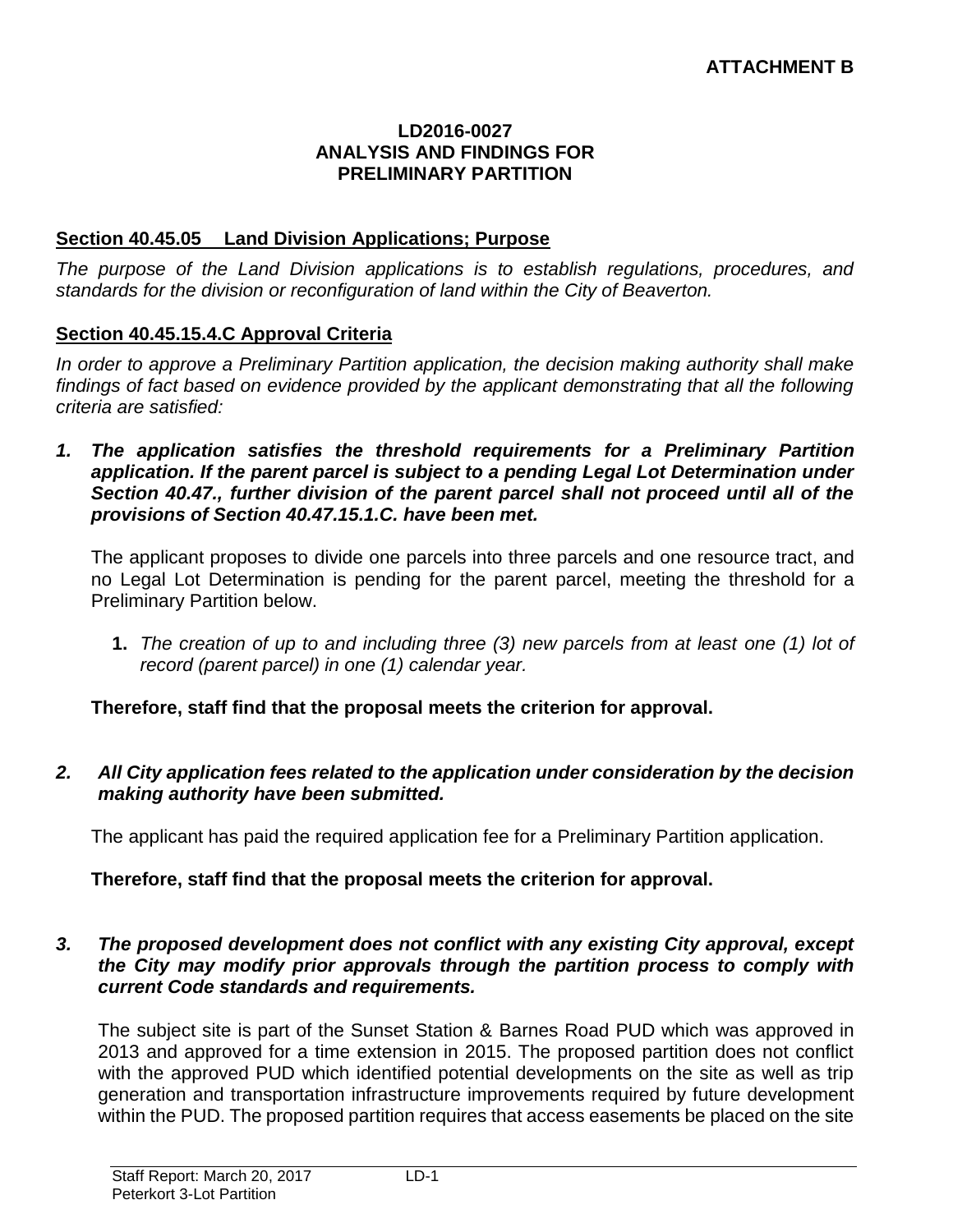to allow for the future creation of 116<sup>th</sup> Avenue with physical development. Access reservations easements are required along SW Barnes Road and SW Cedar Hills Boulevard to be consistent with the access plan approved with the Sunset Station & Barnes Road PUD. The proposed application will not affect or modify any land use approvals.

**Therefore, staff find that the proposal meets the criterion for approval.**

*4. Oversized parcels (oversized lots) resulting from the Replat shall have a size and shape which will facilitate the future potential partitioning or subdividing of such oversized lots in accordance with the requirements of the Development Code. In addition, streets, driveways, and utilities shall be sufficient to serve the proposed lots and future potential development on oversized lots. Easements and rights-of-way shall either exist or be provided to be created such that future partitioning or subdividing is not precluded or hindered, for either the oversized lot or any affected adjacent lot.*

There proposed partition will create three R1 parcels which have a minimum lot size of 1,000 square feet per dwelling unit. At this time only one of the three proposed parcels contains development, the Kinder Care center located on Parcel 1. The proposed Parcels 2 and 3 are of sufficient size (5.92 and 4.14 acres respectively) to accommodate future development consistent with the R1 zoning designation. Provision of utility services and vehicular access are addressed in the Faculties Review Report. Staff finds that the proposed lots are of sufficient size and shape to facilitate future development of the site.

**Therefore, staff find that the proposal meets the criterion for approval.**

*5. Applications that apply the lot area averaging standards of Section 20.05.15.D. shall demonstrate that the resulting land division facilitates the following:* 

*a) Preserves a designated Historic Resource or Significant Natural Resource (Tree, Grove, Riparian Area, Wetland, or similar resource); or,* 

*b) Complies with minimum density requirements of the Development Code, provides appropriate lot size transitions adjacent to differently zoned properties, minimizes grading impacts on adjacent properties, and where a street is proposed provides a standard street cross section with sidewalks.*

Lot averaging is not proposed with this development.

**Therefore, staff find that the criterion for approval does not apply.**

*6. Applications that apply the lot area averaging standards of Section 20.05.15.D. do not require further Adjustment or Variance approvals for the Land Division.*

Lot averaging is not proposed with this development.

**Therefore, staff find that the criterion for approval does not apply.**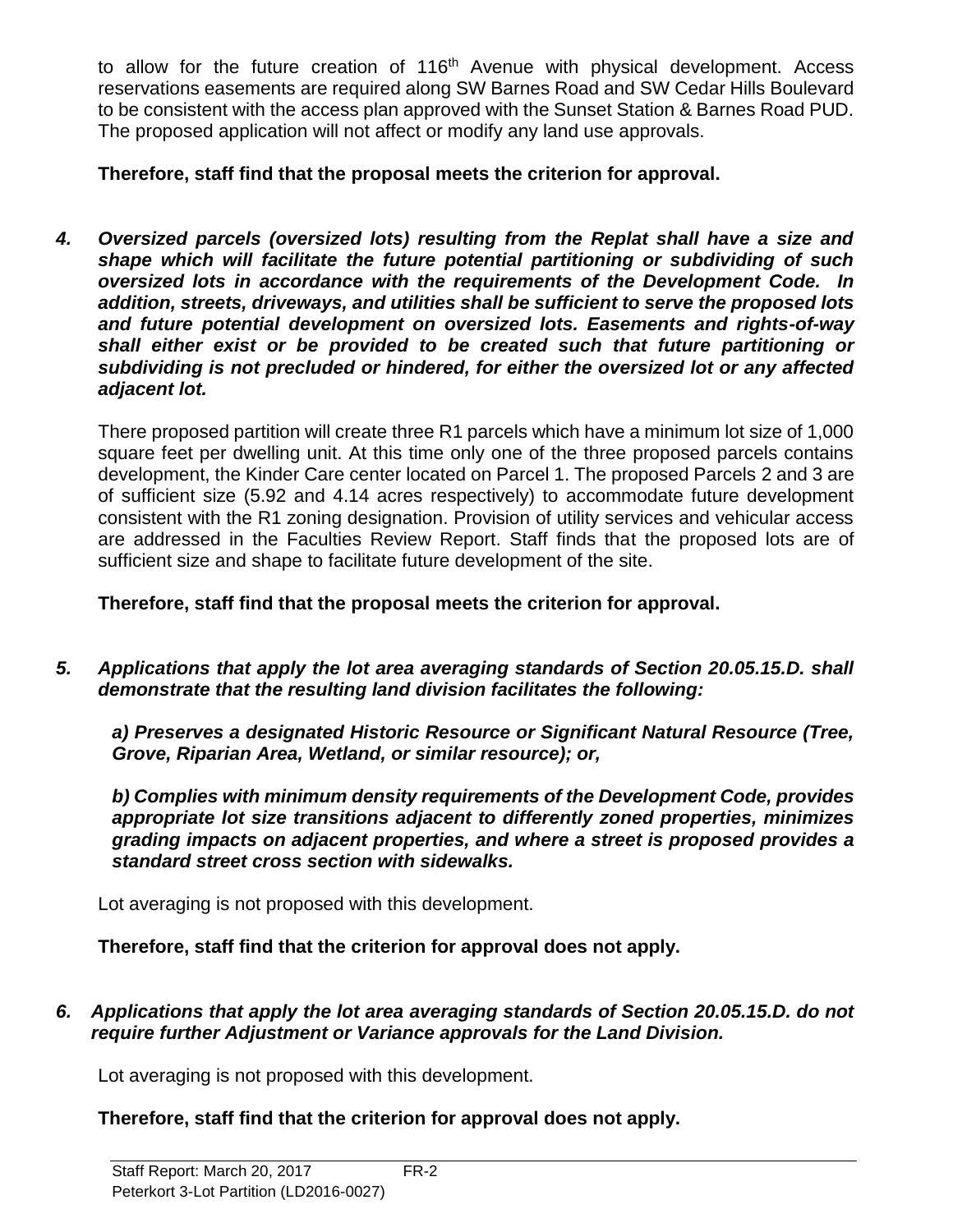## *7. The proposal does not create a lot which will have more than one (1) zoning designation.*

The proposal includes one lot zoned R1 (Urban High Density), all proposed lots will have the R1 zoning designation over the entirety of the parcel or tract.

## **Therefore, staff find that the proposal meets the criterion for approval.**

#### *8. Applications and documents related to the request requiring further City approval, shall be submitted to the City in the proper sequence.*

The applicant has submitted all documents for this stage of City approvals.

**Therefore, staff find that the proposal meets the criterion for approval.**

## **RECOMMENDATION**

Based on the facts and findings presented, staff recommends **APPROVAL** of **LD2016-0027 (Peterkort 3-Lot Partition)**, subject to the applicable conditions identified in Attachment C.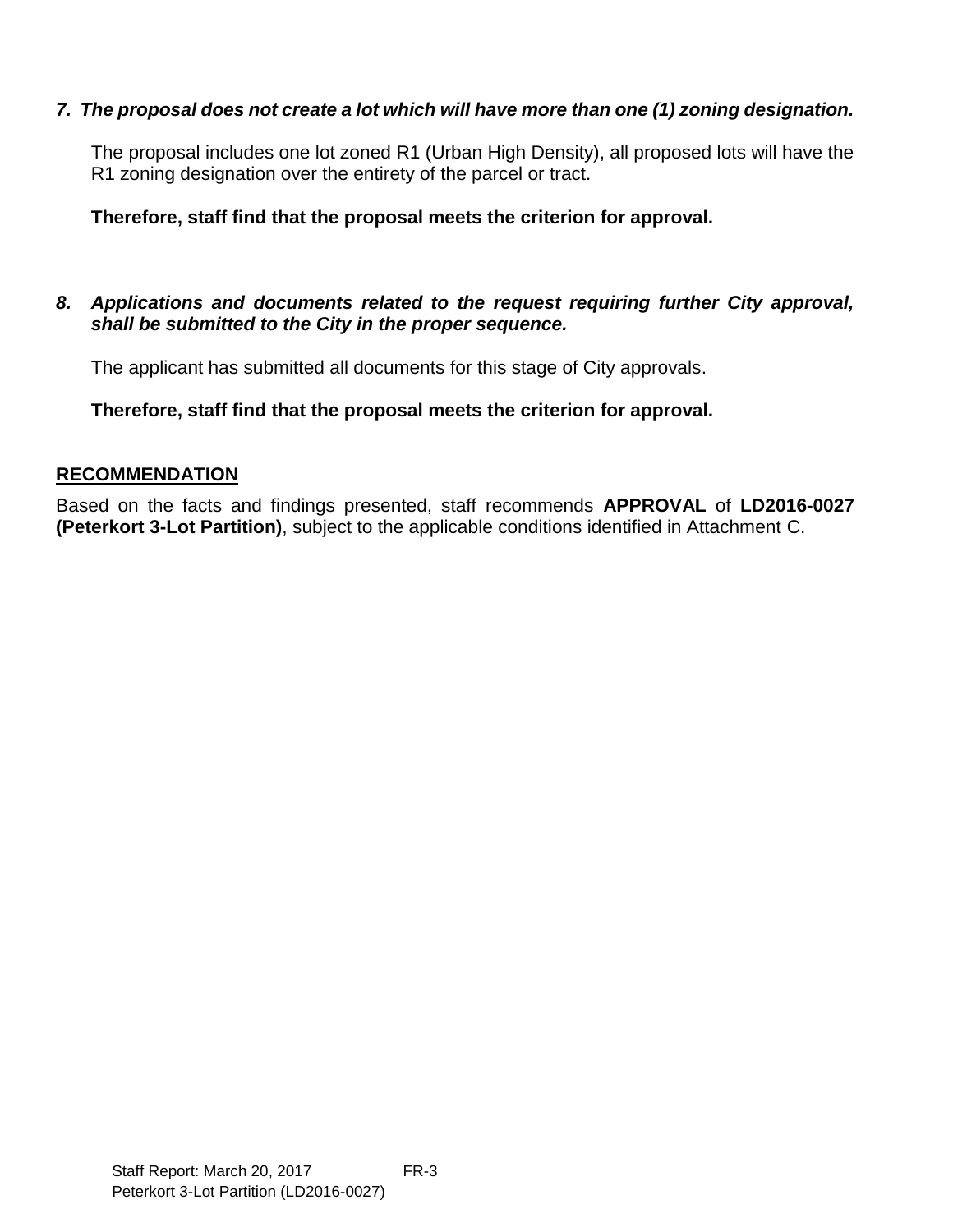## **Land Division Standards Code Conformance Analysis**

| <b>CODE</b><br><b>STANDARD</b>                       | <b>CODE REQUIREMENT</b>                                                                                                                                                                                                                                                                         | <b>PROJECT PROPOSAL</b>                                        | <b>MEETS</b><br>CODE? |
|------------------------------------------------------|-------------------------------------------------------------------------------------------------------------------------------------------------------------------------------------------------------------------------------------------------------------------------------------------------|----------------------------------------------------------------|-----------------------|
|                                                      | <b>Grading Standards</b>                                                                                                                                                                                                                                                                        |                                                                |                       |
| 60.15.10.1<br>Applicability                          | Grading standards apply to all land<br>divisions where grading is proposed.                                                                                                                                                                                                                     | No grading is proposed with this<br>land division application. | N/A                   |
| 60.15.10.2.A-C<br>Exemptions                         | Exemptions include: Public right-of-<br>way, storm water detention facilities,<br>grading adjacent to an existing public- No grading is proposed with this<br>right of way which results in a finished land division application.<br>grade below the elevation of the<br>adjacent right-of-way. |                                                                | N/A                   |
| 60.15.10.3.A<br>0-5 Feet From Property<br>Line       | Maximum of two (2) foot slope<br>differential from the existing or<br>finished slope of the abutting<br>property.                                                                                                                                                                               | No grading is proposed with this<br>land division application. | N/A                   |
| 60.15.10.3.B<br>5-10 Feet From Property<br>Line      | Maximum of four (4) foot slope<br>differential from the existing or<br>finished slope of the abutting<br>property.                                                                                                                                                                              | No grading is proposed with this<br>land division application. | N/A                   |
| 60.15.10.3.C<br>10-15 Feet From Property<br>Line     | Maximum of six (6) foot slope<br>differential from the existing or<br>finished slope of the abutting<br>property.                                                                                                                                                                               | No grading is proposed with this<br>land division application. | N/A                   |
| 60.15.10.3.D<br>15-20 Feet From Property<br>Line     | Maximum eight (8) foot slope<br>differential from the existing or<br>finished slope of the abutting<br>property.                                                                                                                                                                                | No grading is proposed with this<br>land division application. | N/A                   |
| 60.15.10.3.E<br>20-25 Feet From Property<br>Line     | Maximum ten (10) foot slope<br>differential from the existing or<br>finished slope of the abutting<br>property.                                                                                                                                                                                 | No grading is proposed with this<br>land division application. | N/A                   |
| 60.15.10.3.F<br>Pre-development slope                | Where a pre-development slope<br>exceeds one or more of the standards No grading is proposed with this<br>in subsections 60.15.10.3.A-E, the<br>slope after grading shall not exceed<br>the pre-development slope                                                                               | land division application.                                     | N/A                   |
| <b>Significant Trees and Groves</b>                  |                                                                                                                                                                                                                                                                                                 |                                                                |                       |
| 60.15.10.4<br><b>Significant Trees and</b><br>Groves | Standards for grading within 25 feet of No significant trees or groves on<br>significant trees or groves.                                                                                                                                                                                       | site.                                                          | N/A                   |